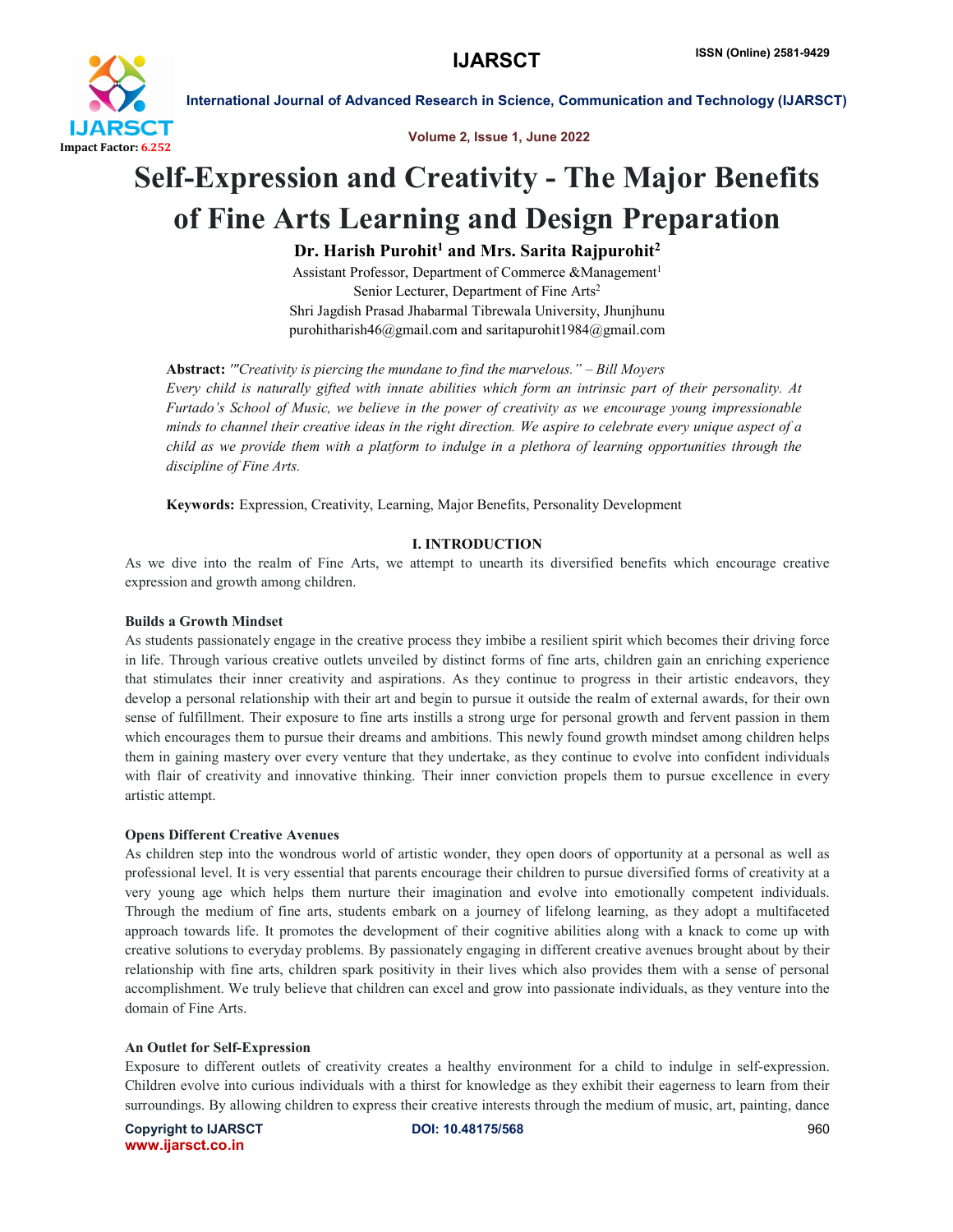

### Volume 2, Issue 1, June 2022

and other diversified forms of fine arts facilitate creativity among young minds as they embark on their journey of selfexpression. It gives an edge to their overall personality, as children blossom into confident individuals with a welldeveloped sense of artistic expression. Creative expression cannot be curtailed or limited to academic performance but goes beyond the scope of academia and encompasses the realm of fine arts.

## A Profound Cultural Understanding

As students display an ardent interest in fine arts, they begin to develop a profound appreciation for different cultures and forms of artistic expression. By immersing themselves in their learning's they begin to view the world from a holistic perspective which enhances their world view. Their newly established cultural awareness is translated into their own individual identity which inspires them to participate in critical thinking by employing different artistic strategies. They begin to articulate their ideas and opinions in a more nuanced manner which demonstrates their ability to articulate and visualize their ideas in a refined manner. Their appreciation for fine arts reinforces a feeling of warmth towards humanity, as it enables them to appreciate the finer things in life.

Thus, Fine Arts learning and design preparation cannot be solely viewed through the lens of recreation and perceived as an individual pastime, it does more than providing children with a temporary diversion. It must be recognized as a passionate professional domain, which empowers young minds to achieve the best in life. By providing a plethora of Fine Arts Courses, we aim to create long-lasting learning experiences in the lives of our students as we paint their world with passion and enthusiasm.

## How Parents can help kids to Explore Creativity with Hobbies Classes

Creative minds view things differently and always have an optimistic approach to life. They adapt through all the uncertainty with their highly perceptive ideas and creatively engage in finding creative solutions to complex outcomes. Creativity is not limited to artistic or musical expression; rather it diverges into different forms of linguistic, spatial, kinesthetic, and even social and emotional intelligence. Therefore, fostering creative interests among young impressionable minds is pivotal within their formative years as it enables them to grow into highly futuristic and innovative beings. These diverse forms of activities that propel imagination and creative thinking provide children with the opportunity to emerge as problem solvers with unconventional ideas and a refined outlook towards life.

There are various avenues through which kids are able to explore their creativity by fully participating in different classes that promote their hobbies along with their creative interests;

## Overall Personality Development

Pursuing a hobby is always an enriching experience that challenges you in a number of ways by exposing you to different ideas and experiences which promotes growth among children. These interest-based leisure activities are appealing, exciting, and relaxing and at the same time inspire us to grow into confident individuals with a flair for creativity. Constant encouragement from parents or teachers to indulge in these recreational activities helps children in productively utilizing their time and investing it in their physical, cognitive as well as socio-emotional well-being. By creatively engaging in their hobbies children develop dynamic ideas and at the same time confront different aspects of their personality which otherwise are lost in the stagnancy of life. When children begin to excel in the activities that they undertake, it boosts their confidence and they learn to take pride in their personal accomplishments. It ignites a flame of creativity within them which gives an edge to their personality.

#### Invokes a Sense of Curiosity

Children are gifted with immense curiosity that adds to their essence of creativity as they learn to direct their curiosity towards different creative avenues. Through the medium of classes that highlight different interests and hobbies, parents and teachers can nudge their children in the right direction to explore different aspects of their personalities by imbibing creative interests in the form of hobbies. They can be exposed to the diversified artistic cultures of the world along with distinct forms of performing arts that unveil the rich cultural heritage of the world by involving them in meaningful discussions that spark their creative interests. By entering into a world of creative awe and wonder children are pushed beyond the scope of conventionalism as they embrace a visionary worldview. Their curiosity pushes them to

Copyright to IJARSCT **DOI: 10.48175/568** 961 www.ijarsct.co.in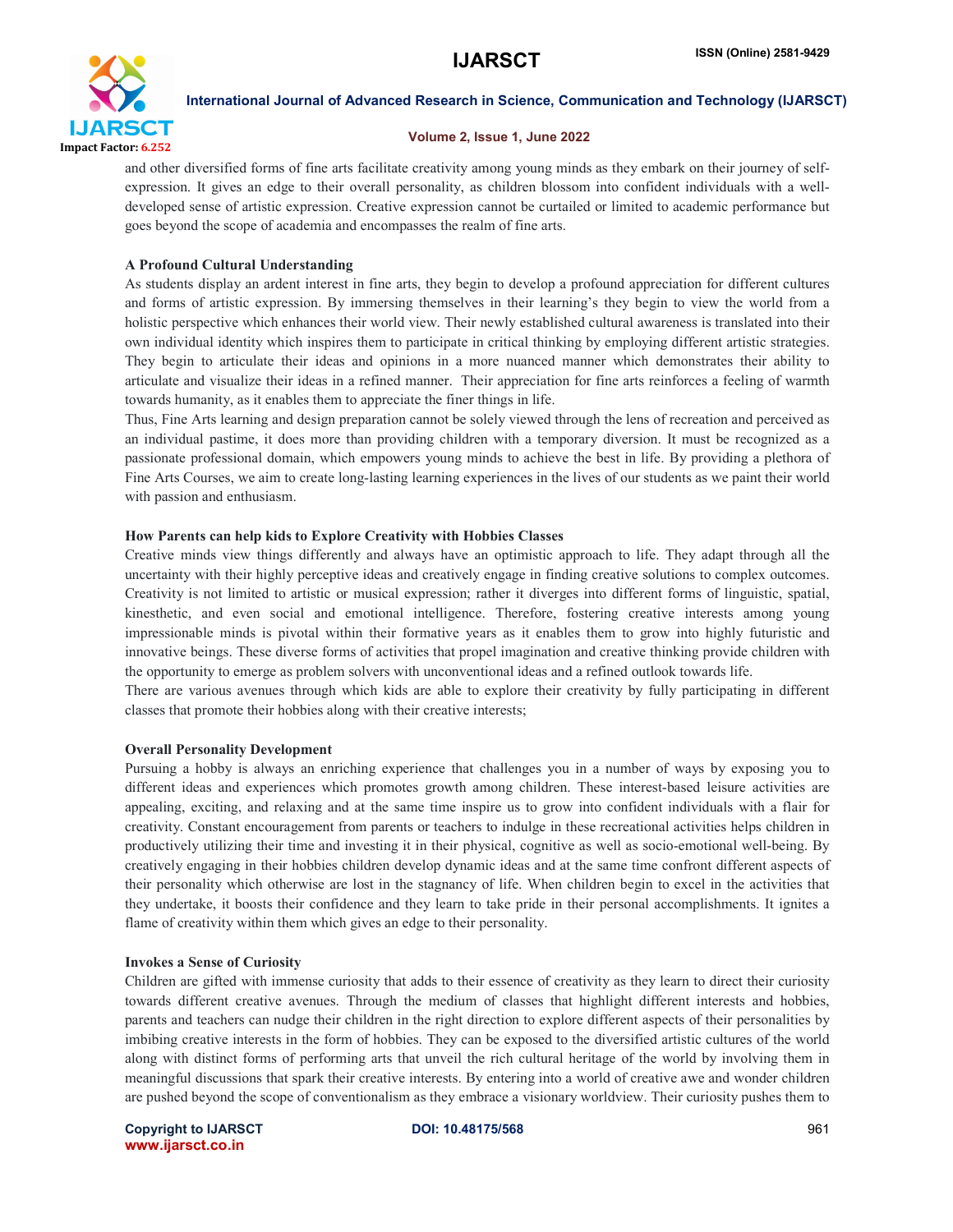

#### Volume 2, Issue 1, June 2022

take their personal interests to the next level and engage with them on a holistic basis where their creative talents are demonstrated in every task undertaken by them.

### Gives them the Opportunity to Exhibit their Creativity

Engaging in diversified forms of activities opens up diverse outlets for creative expression by driving the imagination of young minds in various directions. Hobbies classes that invest in bringing out an element of creativity in children also give them ample opportunities to express all forms of creative intelligence as well as the chance to explore their creative side. Creativity is a skill that is refined with time, an ability that can be facilitated by parents by encouraging their children to participate in a wide range of activities. No matter what creative avenue you pursue, be it music, photography or painting, you can always find a hobby to develop your skillset along with awakening your creative potential.

#### Helps in the Development of the Left Brain

Hobbies are stimulating activities that help in sharpening the creative aspect of your brain by giving children the chance to express their creativity and highly imaginative thinking. Learning a certain form of art or engaging your brain in discovering a new language or exploring a new culture improves the cognitive area of your brain which leads to subsequent development among children. It generates problem-solving capacity along with enhancing your mental abilities and executive motor skills which eventually defines your ability to thrive in a highly creative environment. Building an innovative mindset is a process of a lifetime, a process that is accelerated with creatively gripping activities in the form of hobbies. Hobbies push you to think outside the box, far apart from the realms of the ordinary while giving you a creative boost. It adds a new learning curve altogether, as you push yourself beyond your comfort zone and begin to adopt visionary thinking.

Thus, hobbies open the doors to creativity among young minds and at the same time add a pinch of vigor and excitement in the monotony of their lives by enabling them to live vicariously through their creative passions and endeavors.

#### Things to give special attention while taking online painting lessons

From picking a brush to painting a colorful masterpiece, online art classes provide you with the luxury of learning to paint at your own pace, in the comfort of your own home. As we embrace new methods of learning in an unconventional setup, we assure you, a learning environment that stems from creative thinking and innovation. As you explore different modes of creativity and artistic styles, there are a number of ways through which you can fully benefit from the course:

#### Use it as an outlet for creativity

By engaging with art in the comfort of your own home, it gives students the opportunity for creative expression as it unearths their hidden talents as well as their creative abilities. They learn to develop a therapeutic relationship with art and direct their creativity into a healthier environment. It brings about personal growth as children explore different creative aspects of their personality which otherwise lie dormant due to the monotony of life. Students will learn the art of self-expression as they creatively color their ideas on a blank sheet of paper, gradually gaining confidence to trust their creative ideas and abilities. They develop an introspective nature which gives them a firm understanding of things around them as they release their creative thoughts on paper which adds more complexity to their work. By creatively engaging with their drawing lessons online their ideas become more dynamic in nature as children begin to acknowledge their emotions and process them visually in a meaningful manner.

#### Engage with it passionately

Passionately engaging with their art and craft classes online helps students relax and creates memorable experiences for them which enhance their overall well-being. It takes their mind off their worries by giving them the opportunity to creatively engage with it and explore diverse passions and creative abilities. As students familiarize themselves with different forms of art, it inculcates the passion of learning and keeps the flame of creativity alive within them. They

Copyright to IJARSCT **DOI: 10.48175/568** 962 www.ijarsct.co.in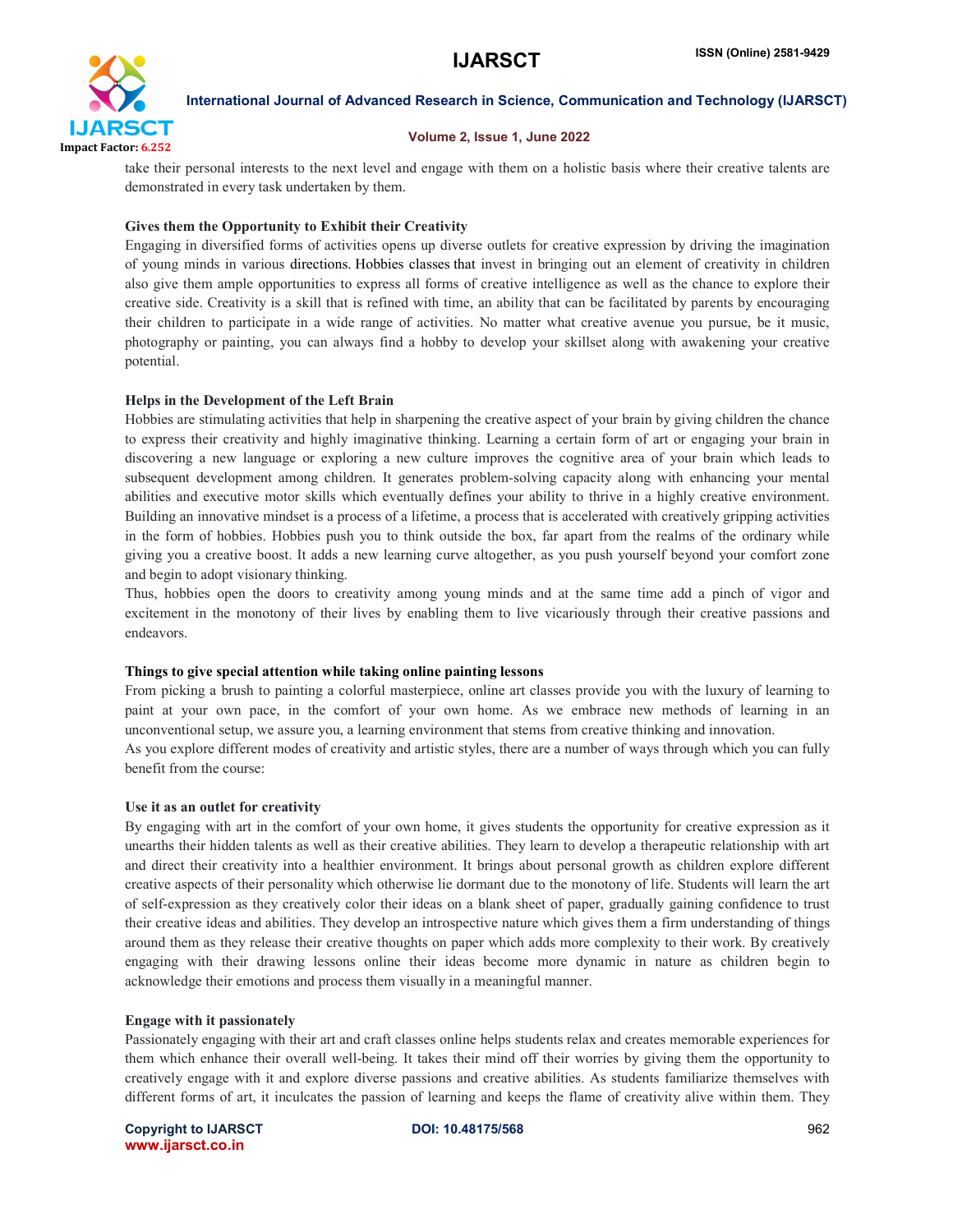

### Volume 2, Issue 1, June 2022

develop a keen interest and appreciation for art which gives them the outlet to express their ideas more openly and adds to the beauty of their art piece. Children adopt an open mind to challenges and it also opens the space for inane mistakes as it transforms into a pleasurable activity rather than a monotonous task at hand. Online art classes for kids prove to be a learning experience and an efficient stress buster which ignites their creativity in every possible manner.

#### Practice the art of consistency

Every artistic endeavor is a process in itself that steadily develops with consistent time and effort. As you continue to grow as an artist, your creative visions gain more momentum and are refined over a period of time. This newly found creative complexity requires more time, attention, and technique to actualize every creative quest that you undertake. Thus, students should prepare themselves accordingly and should be willing to contribute a significant amount of their time to their artwork. Eventually, they will realize that a creative process is something that is crafted with time, and developing one's skill set and artistic techniques don't happen overnight! However, with dedicated efforts and consistent practice, children will learn to see their ideas through to the end and develop the confidence to explore through different creative endeavors. They will gain artistic precision and will gradually be able to discern between various art forms and find their own individual identity in the world of art and craft.

#### Develop an informed approach towards art:

As a child completely immerses himself in the creative process, his mind is exposed to different modes of artistic styles and techniques introduced by various artists all over the world. By developing an informed approach towards art, children are instilled with a sense of awareness which further translates into their work of art. It also helps your child form an individual interpretation of different artistic schools of thought and styles along with an evolved sense of appreciation towards diversified art forms. Along with this budding sense of appreciation, children learn to form a nuanced understanding of different artistic perspectives until they are able to discover their own individual style of art. With a developed sense of awareness towards different artistic cultures all over the world, students are able to formulate a more holistic approach towards their paintings and art pieces. An elaborate and informed reading will inspire students to observe more closely, think critically, and engage with their art by obtaining distinct visual thinking strategies.

#### Create solid foundation for your acting career with online drama school

Your wondrous journey in the realm of acting will unfold as soon as you step into the world of theatrical wonder and awe. In the wake of restrained social guidelines along with the increase of remote engagements we are navigating towards a highly virtual world as we embrace digital methods of learning. These methods unfurl an array of new possibilities as we aim to sow the seeds of acting at a very young age. By embracing unconventional modes of learning we aspire to witness highly enthusiastic minds get on their feet and bring out the best version of themselves by exploring different aspects of their personality.

#### The comfort of familiarized settings:

Within the familiar layout of your own home, your curiosities are extended beyond the four walls of a confined space which sparks imagination and ultimately gives you the freedom to explore beyond the conventional modes of learning. With the unlimited access to material and props students have the levy to design and accessorize their own costumes by giving them an individual touch. By practicing resourcefulness, students can think outside the box and extend their creative and lateral thinking skills. Along with the onus of being responsible for their own shoots, students are also introduced to different filming techniques which bring about spatial awareness that gives them the creative freedom to capture their desired movements and expressions by broadening the aspect of innovation.

#### Constant Mentorship

Constant guidance and support from the instructors will grant students the confidence to unabashedly be their true selves by putting their heart and soul into their performance. They will be encouraged by their mentors to openly face the challenges that come their way along with receiving open criticism and feedback on their theatrical abilities which at times is very difficult to stomach, but it prepares them to face the competitive and fast-paced world of acting with

Copyright to IJARSCT **DOI: 10.48175/568** 963 www.ijarsct.co.in